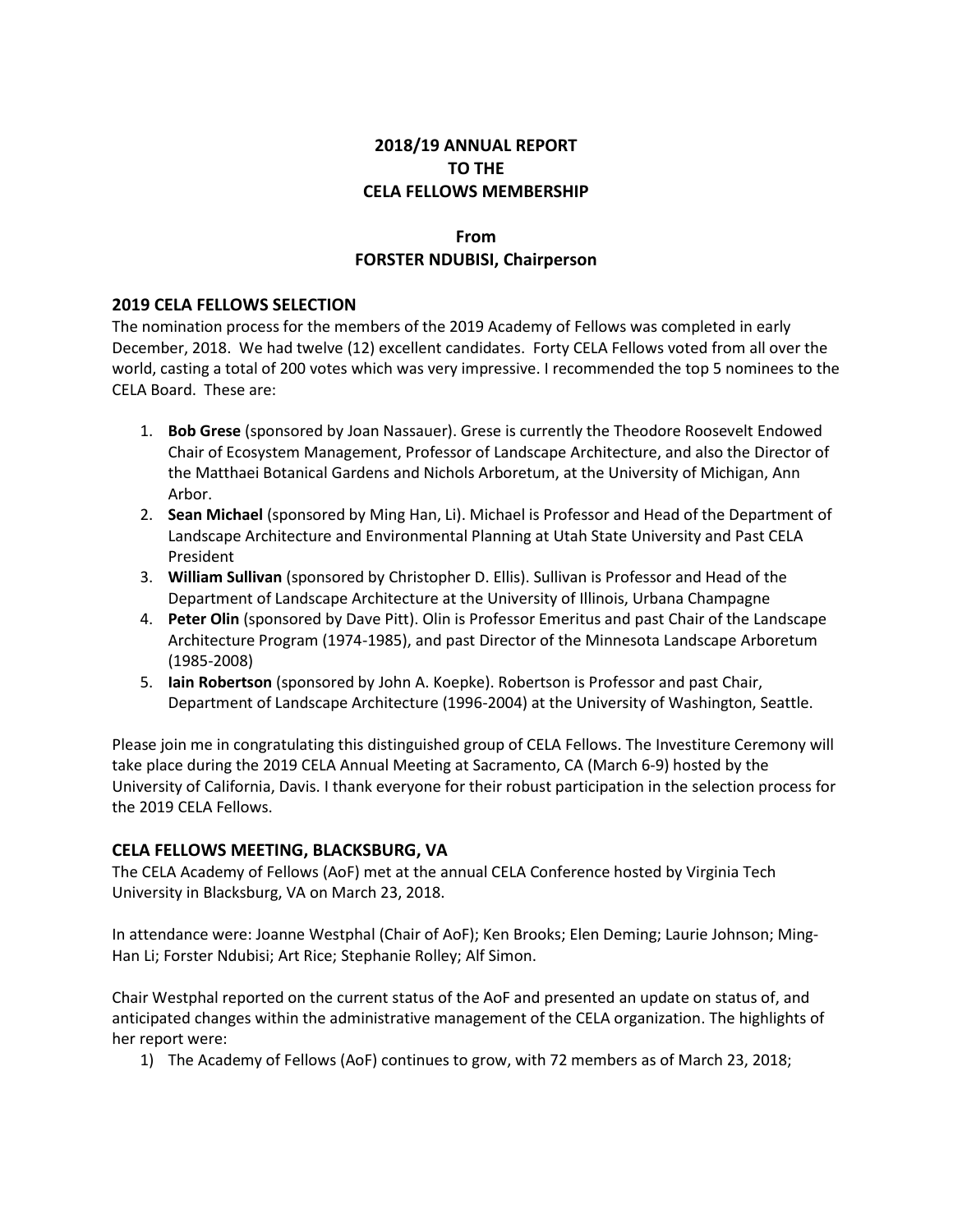- 2) CELA was undergoing a transition in management and the CELA Board was in the process of seeking a new arrangement for executive management services. With the changes, several management responsibilities had been delayed or overlooked, jeopardizing the tax-exempt status of CELA and making it unclear the status of funds contributed by AoF members. With these issues unresolved at the time of the meeting, Dr. Westphal suspended making an annual request for contributions from Fellows pending action by CELA's Executive Board that would provide transparent processes for soliciting, managing, reporting, and dispersing funds on behalf of the AoF;
- 3) Dr. Westphal reminded Fellows that AoF sponsors a "Best Poster" Award of the posters presented at the conference, making a \$500 award for the posted selected by a committee of Fellows.
- 4) Revisions to the voting period for the selection of new Fellows were discussed. There was concern that previous elections were conducted so close to the annual CELA conference that it was inconvenient for new Fellows-elect to attend the conference, if they had not already made plans and commitments to attend. Fellows at the meeting recommended that the elections should occur during the fall, making it easier to encourage attendance by newly elected Fellows. A schedule was suggested which was implemented partially during the 2018/19 nomination process. The proposed schedule will be implemented in its entirety during the 2019/2020 nomination cycle is as follows:
	- o Call for Nominations September 1
	- o Distribution of Ballots October 1
	- o Vote Tabulation November 1-15
	- o Submission of Fellow-elect to CELA Board—November 15
	- o Announcement of new Fellows-elect November 15-30
	- $\circ$  Invitation to new Fellows-elect to attend CELA conference November 15-30

Each Fellow will be permitted to cast a vote for up to five candidates. "Stacking" of votes will not permitted (in previous voting procedures, electors could cast their five votes with multiple votes on one or a couple of candidates).

- 5) The next AoF leaders were elected for a two-year term (2018-2020): **Chair** (Forster Ndubisi); **Chair-Elect** (Stephanie Rolley); **Secretary** (Ken Brooks). These additional positions are essential to the effective management of the AoF as the membership continues to grow.
- 6) Memorial Recognition: The AoF acknowledged the passing of Professor Richard Toth, FCELA.
- 7) Dr. Westphal recommended the creation of a "travelling plaque" identifying and recognizing past CoF Chairs. (Past Chairs have included: Joan Nassauer, Art Rice, Karen Hanna, Mary Myers, Joanne Westphal).

These meeting notes were compiled by Ken Brooks, Secretary, AoF

#### **CELA FELLOWS OBLIGATIONS**

As CELA Fellows, we have an obligation to support the *Fellows' Keynote Speaker* and the *Poster Research Competition* at the annual CELA meeting, and to mentor faculty. These initiatives are supported by the